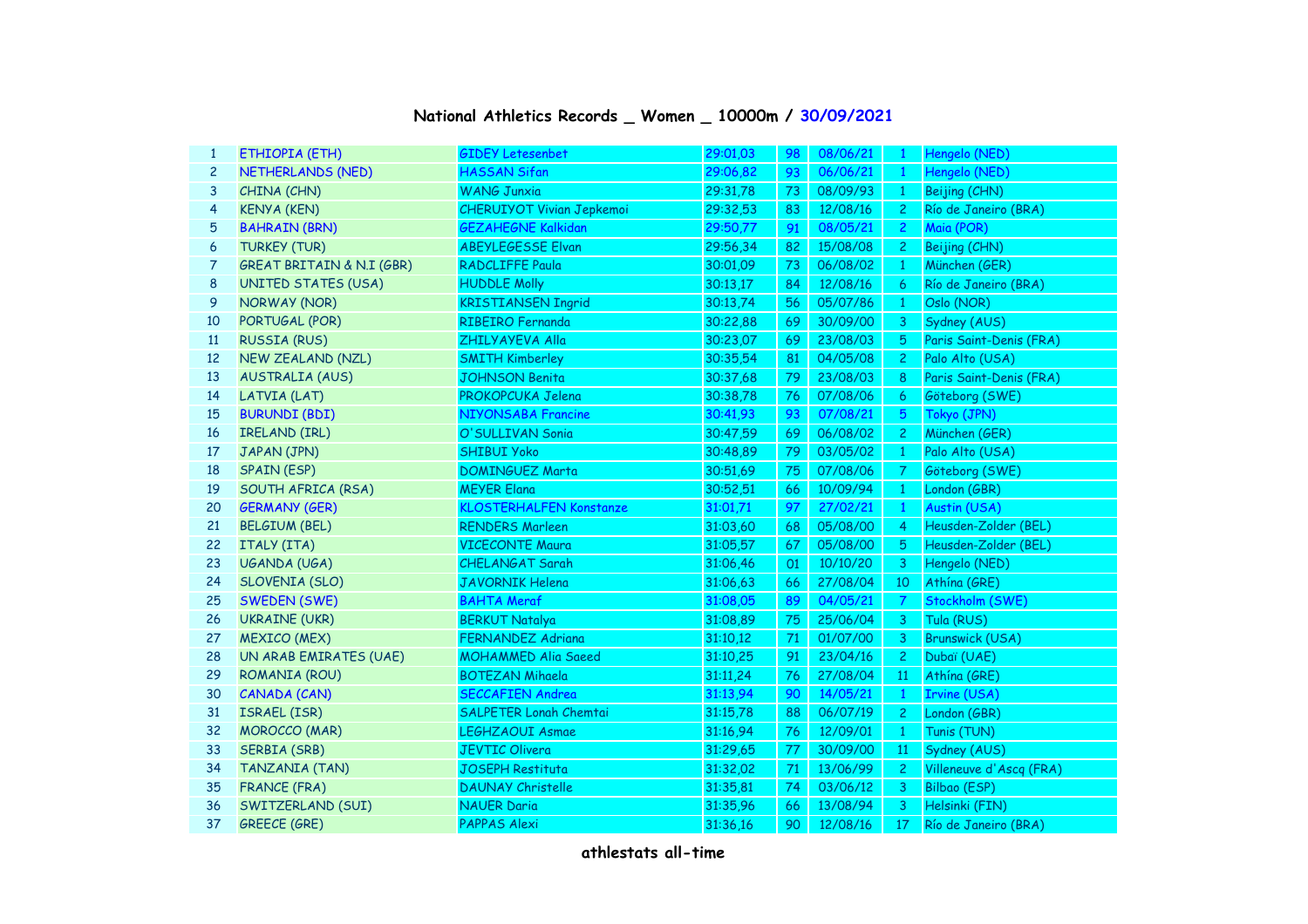| 38     | <b>KIRZIGHISTAN (KGZ)</b>    | MASLOVA Darya                   | 31:36,90 | 95  | 12/08/16 | 19                   | Río de Janeiro (BRA)      |
|--------|------------------------------|---------------------------------|----------|-----|----------|----------------------|---------------------------|
| 39     | <b>HUNGARY (HUN)</b>         | <b>KALOVICS Aniko</b>           | 31:40,31 | 77. | 05/07/03 | $\mathbf{1}$         | Watford (GBR)             |
| 40     | FINLAND (FIN)                | SANDELL Annemari                | 31:40,42 | 77  | 27/07/96 | 6                    | Atlanta (USA)             |
| 41     | <b>BELARUS (BLR)</b>         | <b>KHRAMENKOVA Yekaterina</b>   | 31:42,02 | 56  | 02/08/88 | 4                    | Kyiv (UKR)                |
| 42     | MOLDAVA (MDA)                | <b>GUSKOVA Svetlana</b>         | 31:42,43 | 59  | 30/08/86 | 5                    | Stuttgart (GER)           |
| 43     | POLAND (POL)                 | JARZYNSKA Karolina              | 31:43,51 | 81  | 27/06/13 | 9                    | Ostrava (CZE)             |
| 44     | DENMARK (DEN) *              | OLAFSSON Loa                    | 31:45,4  | 58  | 06/04/78 | 1                    | København (DEN)           |
| 45     | RWANDA (RWA)                 | NYIRARUKUNDO Salome             | 31:45,82 | 97  | 25/06/16 | $\overline{4}$       | Durban (RSA)              |
| 46     | <b>KAZAKHSTAN (KAZ)</b>      | SOROKIVSKAYA Natalya            | 31:46,43 | 62  | 02/08/88 | $\sqrt{5}$           | Kyiv (UKR)                |
| 47     | BRAZIL (BRA) #               | de OLIVEIRA Carmen              | 31:47,76 | 65  | 21/08/93 | <b>11</b>            | Stuttgart (GER)           |
| 48     | INDIA (IND)                  | <b>SREEDHARAN Preeja</b>        | 31:50,47 | 82  | 21/11/10 | 1                    | Guangzhou (CHN)           |
| 49     | PERU (PER)                   | <b>MELCHOR Inés</b>             | 31:56,62 | 86  | 02/05/15 | $\mathbf{1}$         | Palo Alto (USA)           |
| 50     | <b>UZBEKISTAN (UZB)</b>      | KHAMIDOVA Sitora                | 31:57,42 | 89  | 05/08/17 | 18                   | London (GBR)              |
| 51     | <b>KOREA DPR (PRK)</b>       | HONG Myong-hui                  | 32:02,0  | 78  | 20/06/97 | $\mathbf{1}$         | Pyongyang (PRK)           |
| 52     | ERITREA (ERI)                | <b>KELATI Weini</b>             | 32:09,10 | 96  | 09/05/19 | $\mathbf{1}$         | Clovis (USA)              |
| 53     | <b>AUSTRIA (AUT)</b>         | <b>PUMPER Susanne</b>           | 32:12,33 | 70  | 07/05/05 | $\mathbf{1}$         | Salzburg (AUT)            |
| 54     | ALGERIA (ALG)                | <b>SALEM Souad Aït</b>          | 32:13,15 | 79  | 23/07/04 | $\mathbf{1}$         | Mataró (ESP)              |
| 55     | <b>ALBANIA (ALB)</b>         | <b>GEGA Luiza</b>               | 32:16,25 | 88  | 05/06/21 | $\overline{2}$       | Birmingham (GBR)          |
| 56     | LUXEMBURG (LUX)              | <b>KABER Daniele</b>            | 32:16,97 | 60  | 30/08/86 | 12 <sup>2</sup>      | Stuttgart (GER)           |
| 57     | <b>AZERBAIJAN (AZE)</b>      | <b>ABDULLAYEVA Layes</b>        | 32:18,05 | 91  | 15/07/11 | $\mathbf{1}$         | Ostrava (CZE)             |
| 58     | COLOMBIA (COL)               | <b>TABARES Carolina</b>         | 32:19,59 | 86  | 02/05/19 | 14                   | Palo Alto (USA)           |
| 59     | CZECH REPUBLIC (CZE)         | PETERKOVA Alena                 | 32:27,68 | 60  | 15/07/00 | $\blacktriangleleft$ | Plzeň (CZE)               |
| 60     | <b>BULGARIA (BUL)</b>        | <b>MIRCHEVA Militsa</b>         | 32:30,07 | 94  | 29/03/19 | 15                   | Palo Alto (USA)           |
| 61     | LITHUANIA (LTU)              | <b>BALCIUNAITE Živilė</b>       | 32:30,48 | 79  | 14/06/05 | 10                   | Tula (RUS)                |
| 62     | KOREA (SOUTH) (KOR)          | <b>AHN Seul-KI</b>              | 32:33,61 | 92  | 11/07/18 | 6                    | Fukagawa (JPN)            |
| 63     | PUERTO RICO (PUR)            | <b>RAMOS Beverly</b>            | 32:36,03 | 87  | 05/05/17 | 19                   | Palo Alto (USA)           |
| 64     | HONG KONG (HKG)              | <b>MAN YEE Chan-Ropper</b>      | 32:39,88 | 75  | 19/04/02 | $\mathbf{2}$         | Walnut (USA)              |
| 65     | <b>ECUADOR (ECU)</b>         | <b>TENORIO Martha</b>           | 32:42,25 | 67  | 30/05/92 | 4                    | Burnaby (CAN)             |
| 66     | <b>SLOVAK REPUBLIC (SVK)</b> | <b>MELICHEROVÁ Ludmila</b>      | 32:47,24 | 64  | 30/08/86 | 17                   | Stuttgart (GER)           |
| 67     | <b>ICELAND (ISL)</b>         | ERNSTSDÓTTIR Martha             | 32:47,40 | 64  | 11/06/94 | 4                    | Dublin (IRL)              |
| 68     | <b>ESTONIA (EST)</b>         | <b>EICHELMANN Sirje</b>         | 32:47,86 | 55  | 02/08/88 | 14                   | Kyiv (UKR)                |
| 69     | INDONESIA (INA)              | <b>TRIYANINGSIH</b>             | 32:49,47 | 87  | 17/12/09 | $\mathbf{1}$         | Vientiane (LAO)           |
| 70     | ARGENTINA (ARG)              | <b>GODOY Rosa</b>               | 32:51,10 | 82  | 05/06/11 | $\mathbf{2}$         | <b>Buenos Aires (ARG)</b> |
| $71\,$ | CYPRUS (CYP)                 | <b>AVRAAM Andri</b>             | 32:59,30 | 63  | 26/09/88 | 12                   | Seoul (KOR)               |
| 72     | CROATIA (CRO)                | <b>BJELJAC Bojana</b>           | 33:08,1  | 89  | 30/03/19 | $\mathbf{1}$         | Zagreb (CRO)              |
| 73     | <b>VENEZUELA (VEN)</b>       | <b>BREA Joselyn Daniely</b>     | 33:09,93 | 97  | 10/04/21 |                      | Torrevieja (ESP)          |
| 74     | TRINIDAD & TOBAGO (TTO)      | <b>NERO Tonya</b>               | 33:11,71 | 88  | 25/03/11 | $\mathbf{2}$         | Stanford (USA)            |
| 75     | TUNISIA (TUN)                | <b>BOUGUERRA Soulef</b>         | 33:12,98 | 77  | 09/08/03 | $\mathbf{2}$         | București (ROU)           |
| 76     | PARAGUAY (PAR)               | <b>MARTINEZ Carmen Patricia</b> | 33:18,22 | 82  | 05/08/17 | 31                   | London (GBR)              |
| 77     | SUDAN (SUD)                  | <b>BAKHIT Amina</b>             | 33:20,09 | 90  | 23/04/16 | 4                    | Dubaï (UAE)               |